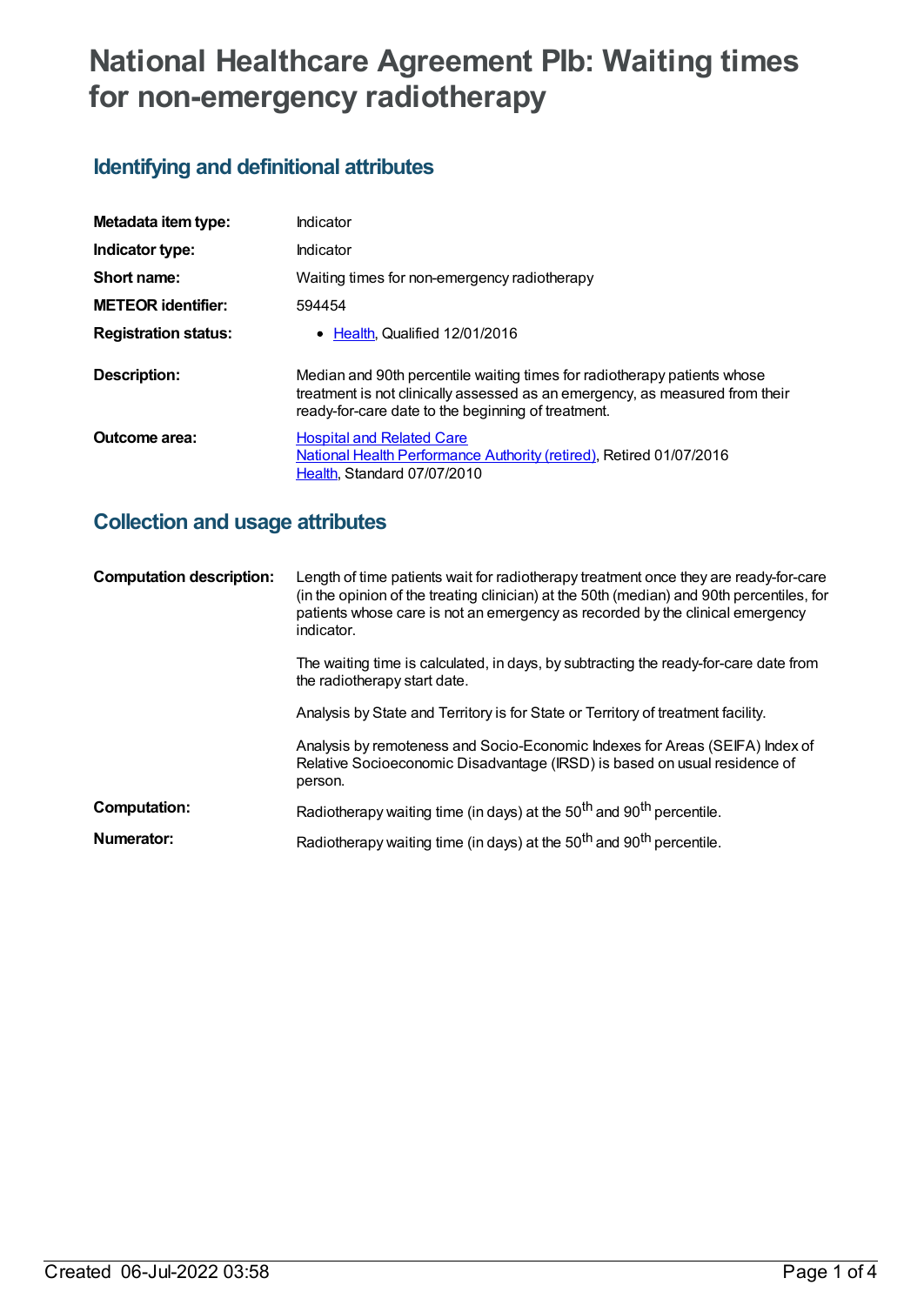| <b>Numerator data elements:</b> | Data Element / Data Set-                                                                                                                                                                                                                                                                       |  |
|---------------------------------|------------------------------------------------------------------------------------------------------------------------------------------------------------------------------------------------------------------------------------------------------------------------------------------------|--|
|                                 | Patient-ready-for-care date, DDMMYYYY                                                                                                                                                                                                                                                          |  |
|                                 | Data Source                                                                                                                                                                                                                                                                                    |  |
|                                 | <b>National Radiotherapy Waiting Times Database (NRWTD)</b>                                                                                                                                                                                                                                    |  |
|                                 | NMDS / DSS                                                                                                                                                                                                                                                                                     |  |
|                                 | Radiotherapy waiting times NMDS 2015-2018                                                                                                                                                                                                                                                      |  |
|                                 | Data Element / Data Set-<br>Patient-radiotherapy start date, DDMMYYYY<br><b>Data Source</b>                                                                                                                                                                                                    |  |
|                                 |                                                                                                                                                                                                                                                                                                |  |
|                                 |                                                                                                                                                                                                                                                                                                |  |
|                                 | <b>National Radiotherapy Waiting Times Database (NRWTD)</b>                                                                                                                                                                                                                                    |  |
|                                 | NMDS / DSS<br>Radiotherapy waiting times NMDS 2015-2018                                                                                                                                                                                                                                        |  |
|                                 |                                                                                                                                                                                                                                                                                                |  |
| Denominator:                    | Not applicable.                                                                                                                                                                                                                                                                                |  |
| Disaggregation:                 | State and territory, for patients whose clinical emergency indicator was recorded<br>as 'no', by:                                                                                                                                                                                              |  |
|                                 | • Establishment sector<br>• Indigenous status<br>• Remoteness (Australian Statistical Geography Standard (ASGS)<br>Remoteness structure)<br>• 2011 Socio-Economic Indexes for Areas (SEIFA) Index of Relative<br>Sociodemographic Disadvantage (IRSD) quintiles.<br>Nationally, by sector, by: |  |
|                                 |                                                                                                                                                                                                                                                                                                |  |

• 2011 SEIFA IRSD deciles.

Some disaggregations may result in numbers too small for publication.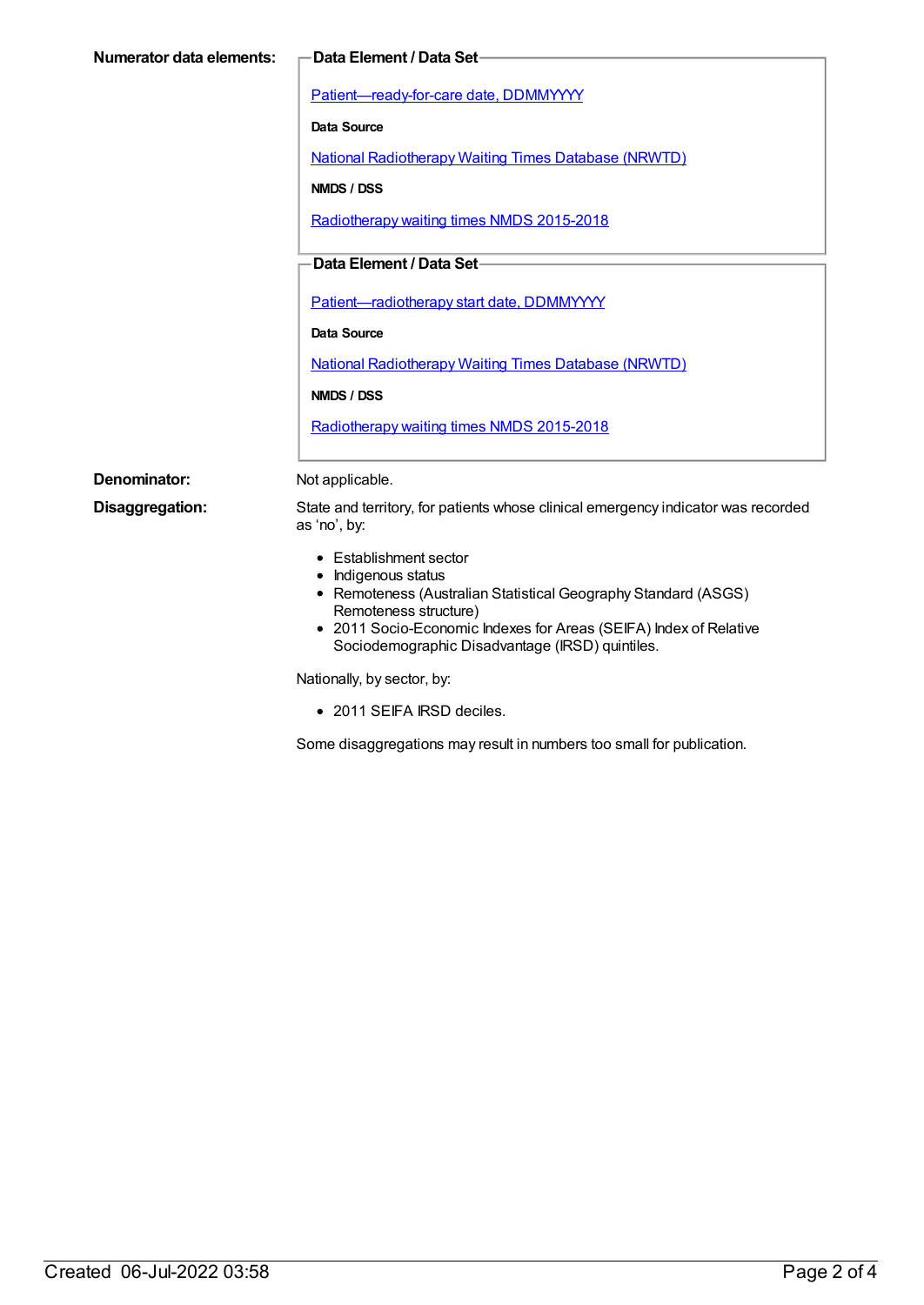#### **Disaggregation data elements:**

#### **Data Element / Data Set**

[Establishment—organisation](https://meteor.aihw.gov.au/content/269973) identifier (Australian), NNX[X]NNNNN

**Data Source**

National [Radiotherapy](https://meteor.aihw.gov.au/content/598445) Waiting Times Database (NRWTD)

**NMDS / DSS**

[Radiotherapy](https://meteor.aihw.gov.au/content/579304) waiting times NMDS 2015-2018

#### **Guide for use**

Sector identifier at character position 2. Defined in [Establishment—sector,](file:///content/269977) code N.

#### **Data Element / Data Set**

Person-Indigenous status, code N

**Data Source**

National [Radiotherapy](https://meteor.aihw.gov.au/content/598445) Waiting Times Database (NRWTD)

**NMDS / DSS**

[Radiotherapy](https://meteor.aihw.gov.au/content/579304) waiting times NMDS 2015-2018

#### **Data Element / Data Set**

[Person—area](https://meteor.aihw.gov.au/content/469909) of usual residence, statistical area level 2 (SA2) code (ASGS 2011) N(9)

#### **Data Source**

National [Radiotherapy](https://meteor.aihw.gov.au/content/598445) Waiting Times Database (NRWTD)

**NMDS / DSS**

[Radiotherapy](https://meteor.aihw.gov.au/content/579304) waiting times NMDS 2015-2018

**Comments:** Most recent data available for National Healthcare Agreement (NHA) performance reporting: TBA.

> Those who are deemed ready-for-care but do not receive treatment in the reporting period (including those who never go on to receive treatment) are not reported in the National Radiotherapy Waiting Times Database, and are, therefore not included in this indicator. A person may experience more than 1 wait time in the reporting period, in which case, each of their waits would be included. The Clinical emergency indicator describes whether the treatment required for the patient is clinically assessed as an emergency.

#### **Representational attributes**

| <b>Representation class:</b> | Percentile |
|------------------------------|------------|
| Data type:                   | Real       |
| Unit of measure:             | Dav        |
| Format:                      | D[D(2)]    |
|                              |            |

### **Data source attributes**